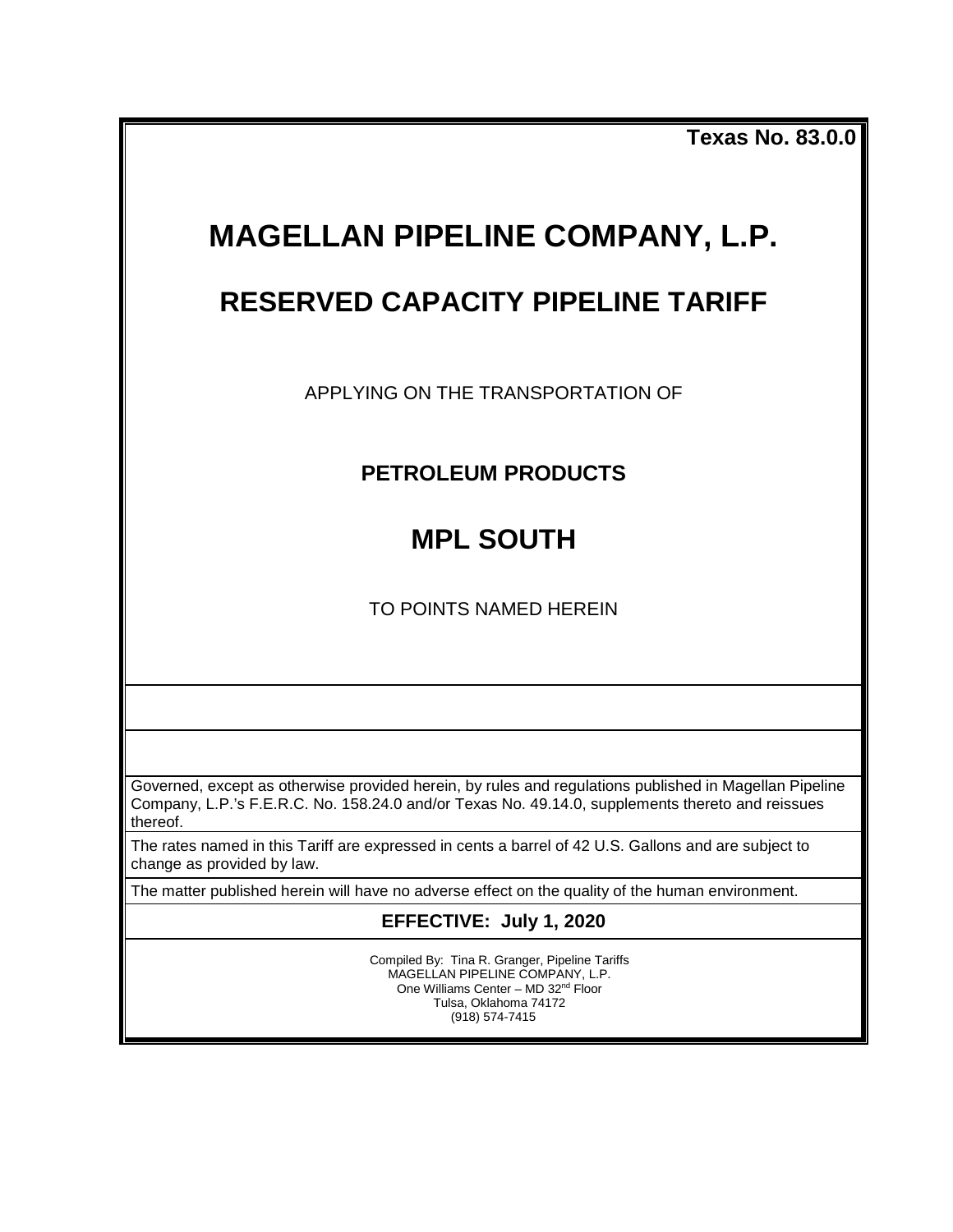|                    | <b>WEST LEG RESERVED CAPACITY PROGRAM</b>                                                                                                                                                                                                                                                                                                                                                                                                                                                                                                                                                                                                                                                                                                                                                                                                                                                                                                                                                                                                                                                                                                                                                                                                                                                                                                                                                                                                                                                                                                                                                                                                                                                                                                                                                                                                                                                                                                                                                                                                                                                                                                                                                                                                                                                                                                                                                                                                                                                                                                                                                                                                                                                                                                                                                                                                                                                                                                                                                                                                                                                                                                                                                                              |
|--------------------|------------------------------------------------------------------------------------------------------------------------------------------------------------------------------------------------------------------------------------------------------------------------------------------------------------------------------------------------------------------------------------------------------------------------------------------------------------------------------------------------------------------------------------------------------------------------------------------------------------------------------------------------------------------------------------------------------------------------------------------------------------------------------------------------------------------------------------------------------------------------------------------------------------------------------------------------------------------------------------------------------------------------------------------------------------------------------------------------------------------------------------------------------------------------------------------------------------------------------------------------------------------------------------------------------------------------------------------------------------------------------------------------------------------------------------------------------------------------------------------------------------------------------------------------------------------------------------------------------------------------------------------------------------------------------------------------------------------------------------------------------------------------------------------------------------------------------------------------------------------------------------------------------------------------------------------------------------------------------------------------------------------------------------------------------------------------------------------------------------------------------------------------------------------------------------------------------------------------------------------------------------------------------------------------------------------------------------------------------------------------------------------------------------------------------------------------------------------------------------------------------------------------------------------------------------------------------------------------------------------------------------------------------------------------------------------------------------------------------------------------------------------------------------------------------------------------------------------------------------------------------------------------------------------------------------------------------------------------------------------------------------------------------------------------------------------------------------------------------------------------------------------------------------------------------------------------------------------------|
| <b>ITEM</b><br>NO. | From: Galena Park, TX; East Houston, TX; Pasadena (MVP), TX; Pasadena, TX <sup>[Note 1]</sup> ; Baytown,<br>TX <sup>[Note 7]</sup> and/or Carrier's Origins defined in Item 200, F.E.R.C No. 161.42.0 <sup> [Note 2]</sup> , any<br>supplements thereto and reissues thereof. ("Origin(s)")<br>El Paso, TX-Frontera Juarez Pipeline (PMI) <sup>[Note 3]</sup> ; El Paso, TX-SFPP, LP (Kinder Morgan PL)<br>To:<br>[Note 4]; Albuquerque Station, NM [Note 8], Belen Station, NM [Note 8] and Santa Teresa, NM [Note 8];<br>Tye (Abilene), TX [Note 6]; Odessa, TX <sup>[Note 6]</sup> ; El Paso (MPL), TX <sup>[Note 3]</sup> [Note 6]; Midland, TX <sup>[Note</sup><br>$^{6}$ ] and/or EMPCo (ExxonMobil Pipeline Company) Wink, TX [Note 5] [Note 6], ("Destination(s)")                                                                                                                                                                                                                                                                                                                                                                                                                                                                                                                                                                                                                                                                                                                                                                                                                                                                                                                                                                                                                                                                                                                                                                                                                                                                                                                                                                                                                                                                                                                                                                                                                                                                                                                                                                                                                                                                                                                                                                                                                                                                                                                                                                                                                                                                                                                                                                                                                                             |
| 100                | <b>Definitions</b><br>1.<br>"Base Rate" means the local, uncommitted rate charged by MPL for transportation of Products from<br>the Origins to the Destinations.<br>Base Rate from Origins(s): Galena Park, TX; East Houston, TX; Pasadena-MVP, TX and<br>Baytown, TX <sup>[Note 7]</sup> to Tye (Abilene), TX <sup>[Note 6]</sup> ; Odessa, TX <sup>[Note 6]</sup> ; El Paso (MPL), TX <sup>[Note 3]</sup><br>[Note 6]; Midland, TX [Note 6] and/or EMPCo (ExxonMobil Pipeline Company) Wink, TX <sup>[Note 5]</sup> [Note<br>$^{6}$ , are defined in Texas Nos. 50.18.0 and 78.4.1, any supplements thereto and reissues<br>thereof.<br>"Carrier" or "MPL" means Magellan Pipeline Company, L.P.<br>"Petroleum Product" means any product specified in the Rules and Regulations tariff under Item 20,<br>of either F.E.R.C. No. 158.24.0 and/or Texas No. 49.14.0, any supplements thereto and reissues<br>thereof.<br>"Final Monthly Reserved Capacity" shall equal the Term Shipper's actual monthly nomination, to a<br>maximum level of the Total Reserved Capacity Commitment.<br>"Force Majeure" shall have the meaning set forth in the VCA.<br>"Term Shipper": Any shipper and/or inventory owner who signs a prior written Volume Commitment<br>Agreement ("VCA") during the Open Season Periods referenced in Paragraph 4 of this Item.<br>"Total Reserved Capacity Commitment" shall equal the applicable Daily Average Reserved Capacity<br>chosen by Term Shipper from Paragraph 4, multiplied by the number of calendar days in the<br>applicable month.<br>2.<br><b>Available Program Capacity:</b><br>This program provides up to a maximum Daily Average Reserved Capacity of 95,000 barrels per day<br>(the "Pipeline Volume Available"), which includes the 45,000 barrels per day offered in the Original<br>Open Season plus the 30,000 barrels per day offered in the first Supplemental Open Season and<br>may include an additional 20,000 barrels per day offered in the second Supplemental Open Season.<br>In the event the aggregate of all shippers' requests for Reserved Capacity in a particular open season<br>exceeds the Pipeline Volume Available under this Item for that particular open season, Carrier will<br>award capacity to Term Shippers based on the value of the Program Level selected or assess further<br>expanding the project scope to provide additional capacity, as described in the VCA. In the event<br>multiple Term Shippers select the same Program Level in the same open season, Carrier will prorate<br>awarded capacity, as described in the VCA.<br>Reserved Capacity will only be available to Term Shipper on the route from MPL East Houston, TX,<br>Galena Park, TX and/or Pasadena (MVP), TX to the El Paso (MPL), TX area. Destinations beyond<br>the El Paso delivery such as El Paso, TX-Frontera Juarez Pipeline (PMI); El Paso, TX-SFPP, LP<br>(Kinder Morgan PL); Albuquerque Station, NM; Belen Station, NM and Santa Teresa, NM points are<br>subject to available space on connecting pipelines. Destinations to third party connecting terminal<br>facilities are subject to Term Shipper's ability to deliver to such facilities. |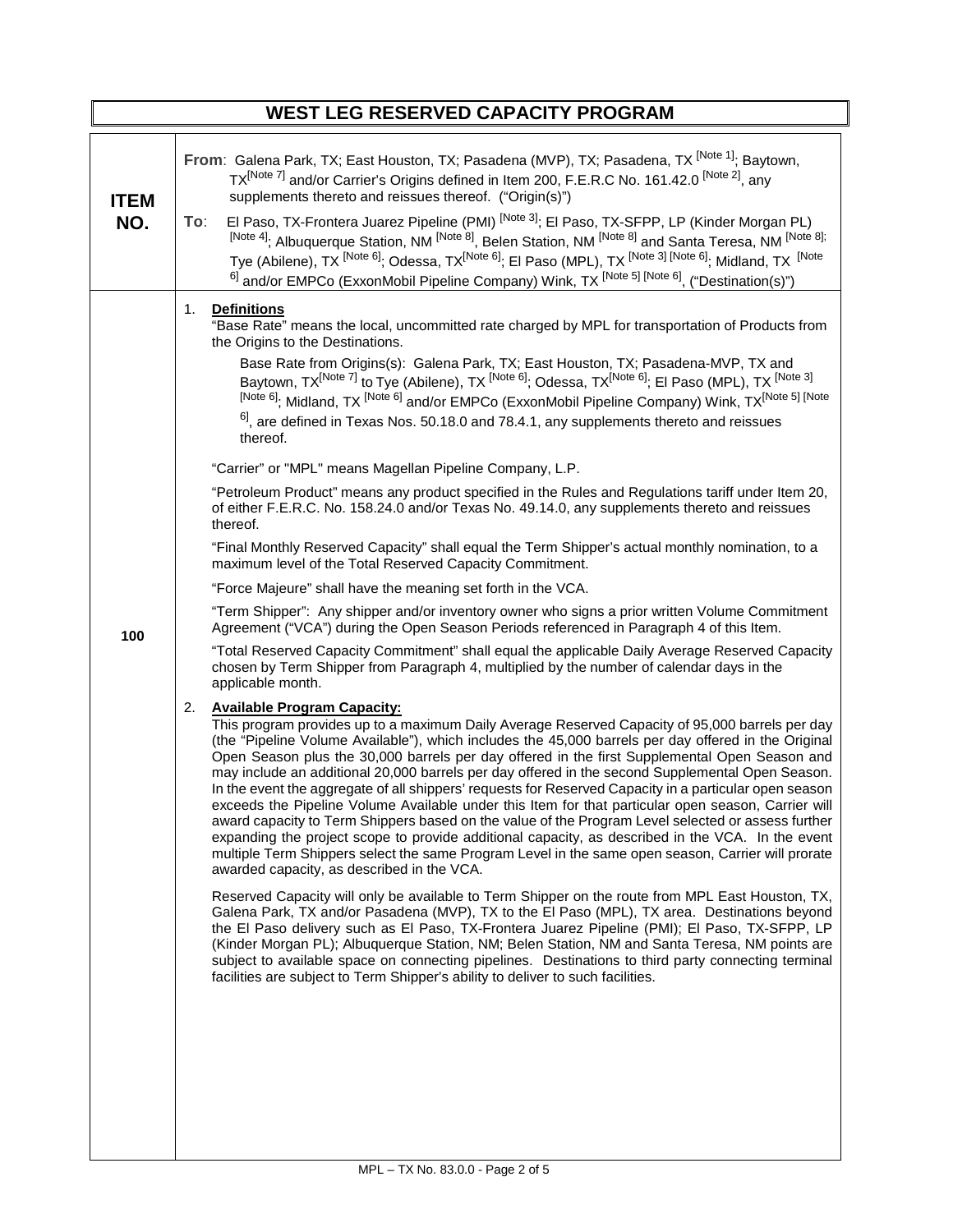|            | 3.                                                                                                                                                                                                                                                                                                                                                                                                                                                                                                                                                                                                                |                                                                                                                                                                                                                                                                                                                 | <b>Origin and Destination</b> |                                                                       | Rates set forth in Paragraph 5 of this Item (Reserved Capacity Rates) apply to Petroleum Products<br>shipped and delivered from the defined Origins to any of the defined Destinations set forth herein. |                                                                          |  |  |
|------------|-------------------------------------------------------------------------------------------------------------------------------------------------------------------------------------------------------------------------------------------------------------------------------------------------------------------------------------------------------------------------------------------------------------------------------------------------------------------------------------------------------------------------------------------------------------------------------------------------------------------|-----------------------------------------------------------------------------------------------------------------------------------------------------------------------------------------------------------------------------------------------------------------------------------------------------------------|-------------------------------|-----------------------------------------------------------------------|----------------------------------------------------------------------------------------------------------------------------------------------------------------------------------------------------------|--------------------------------------------------------------------------|--|--|
|            | Term Shipper agrees to nominate, ship and ultimately deliver to the Destinations from the Origins<br>ratable volume of Petroleum Product as the original shipper and/or inventory owner.<br>Without limiting the foregoing, Term Shipper will not be allowed to count any volume toward its Total<br>Reserved Capacity Commitment that is transferred via a product transfer order from Term Shipper to<br>another shipper or from another shipper to Term Shipper, except Term Shipper will be allowed to<br>receive product transfer orders as inventory owner at Origins prior to utilizing Reserved Capacity. |                                                                                                                                                                                                                                                                                                                 |                               |                                                                       |                                                                                                                                                                                                          |                                                                          |  |  |
|            | 4.                                                                                                                                                                                                                                                                                                                                                                                                                                                                                                                                                                                                                | <b>Volume Commitment</b><br>Any shipper desiring to participate in the West Leg Reserved Capacity Program, as set forth herein,<br>must satisfy all of the following provisions:                                                                                                                                |                               |                                                                       |                                                                                                                                                                                                          |                                                                          |  |  |
|            |                                                                                                                                                                                                                                                                                                                                                                                                                                                                                                                                                                                                                   | 4.1 Shipper must have entered into a prior written Volume Commitment Agreement ("VCA") with<br>Carrier during the Original Open Season Period which began on March 9, 2018 and ended on<br>May 16, 2018 or the first Supplemental Open Season Period which began on June 4, 2018 and<br>ended on July 11, 2018. |                               |                                                                       |                                                                                                                                                                                                          |                                                                          |  |  |
|            | 4.2 Upon entering into the prior written VCA by both the Carrier and shipper, shipper will be<br>categorized as a Term Shipper for this program set forth herein.<br>4.3 The VCA and this program require Term Shipper to select a Daily Average Reserved Capacity<br>(barrels per day) and an Initial Term (defined years plus 3 months) specified below.                                                                                                                                                                                                                                                        |                                                                                                                                                                                                                                                                                                                 |                               |                                                                       |                                                                                                                                                                                                          |                                                                          |  |  |
|            |                                                                                                                                                                                                                                                                                                                                                                                                                                                                                                                                                                                                                   |                                                                                                                                                                                                                                                                                                                 |                               |                                                                       |                                                                                                                                                                                                          |                                                                          |  |  |
|            | 4.3.1 Term Shipper shall select one of the following Program Levels specifying (1) the Daily<br>Average Reserved Capacity in barrels per day and (2) the Initial Term (years plus 3<br>months) for the desired Program Level. The associated Tariff Premium will be in addition<br>to the applicable Origin to Destination Base Rate. The Tariff Premium will remain<br>unchanged for the duration of the selected Initial Term.                                                                                                                                                                                  |                                                                                                                                                                                                                                                                                                                 |                               |                                                                       |                                                                                                                                                                                                          |                                                                          |  |  |
| 100 Cont'd |                                                                                                                                                                                                                                                                                                                                                                                                                                                                                                                                                                                                                   |                                                                                                                                                                                                                                                                                                                 | Program<br>Level              | <b>Daily Average</b><br><b>Reserved Capacity</b><br>(Barrels Per Day) | <b>Initial Term</b><br>(Years)<br>(plus 3 months)                                                                                                                                                        | <b>Tariff Premium</b><br>(\$ per barrel)<br>(in addition to base tariff) |  |  |
|            |                                                                                                                                                                                                                                                                                                                                                                                                                                                                                                                                                                                                                   |                                                                                                                                                                                                                                                                                                                 |                               |                                                                       | 5                                                                                                                                                                                                        | \$.42                                                                    |  |  |
|            |                                                                                                                                                                                                                                                                                                                                                                                                                                                                                                                                                                                                                   |                                                                                                                                                                                                                                                                                                                 |                               |                                                                       | $\overline{7}$                                                                                                                                                                                           | \$.35                                                                    |  |  |
|            |                                                                                                                                                                                                                                                                                                                                                                                                                                                                                                                                                                                                                   |                                                                                                                                                                                                                                                                                                                 |                               |                                                                       |                                                                                                                                                                                                          |                                                                          |  |  |
|            |                                                                                                                                                                                                                                                                                                                                                                                                                                                                                                                                                                                                                   |                                                                                                                                                                                                                                                                                                                 | Level S                       | 2,500                                                                 | 10                                                                                                                                                                                                       | \$.25                                                                    |  |  |
|            |                                                                                                                                                                                                                                                                                                                                                                                                                                                                                                                                                                                                                   |                                                                                                                                                                                                                                                                                                                 |                               |                                                                       | 15                                                                                                                                                                                                       | \$.20                                                                    |  |  |
|            |                                                                                                                                                                                                                                                                                                                                                                                                                                                                                                                                                                                                                   |                                                                                                                                                                                                                                                                                                                 |                               |                                                                       | 5                                                                                                                                                                                                        | \$.19                                                                    |  |  |
|            |                                                                                                                                                                                                                                                                                                                                                                                                                                                                                                                                                                                                                   |                                                                                                                                                                                                                                                                                                                 |                               |                                                                       | $\overline{7}$                                                                                                                                                                                           | \$.15                                                                    |  |  |
|            |                                                                                                                                                                                                                                                                                                                                                                                                                                                                                                                                                                                                                   |                                                                                                                                                                                                                                                                                                                 | Level 1                       | 5,000                                                                 | 10                                                                                                                                                                                                       | \$.10                                                                    |  |  |
|            |                                                                                                                                                                                                                                                                                                                                                                                                                                                                                                                                                                                                                   |                                                                                                                                                                                                                                                                                                                 |                               |                                                                       | 15                                                                                                                                                                                                       | \$.07                                                                    |  |  |
|            |                                                                                                                                                                                                                                                                                                                                                                                                                                                                                                                                                                                                                   |                                                                                                                                                                                                                                                                                                                 |                               |                                                                       | $\mathbf 5$                                                                                                                                                                                              | \$.15                                                                    |  |  |
|            |                                                                                                                                                                                                                                                                                                                                                                                                                                                                                                                                                                                                                   |                                                                                                                                                                                                                                                                                                                 |                               |                                                                       | $\overline{7}$                                                                                                                                                                                           | \$.10                                                                    |  |  |
|            |                                                                                                                                                                                                                                                                                                                                                                                                                                                                                                                                                                                                                   |                                                                                                                                                                                                                                                                                                                 | Level 2                       | 10,000                                                                | 10                                                                                                                                                                                                       | \$.07                                                                    |  |  |
|            |                                                                                                                                                                                                                                                                                                                                                                                                                                                                                                                                                                                                                   |                                                                                                                                                                                                                                                                                                                 |                               |                                                                       | 15                                                                                                                                                                                                       | \$.05                                                                    |  |  |
|            |                                                                                                                                                                                                                                                                                                                                                                                                                                                                                                                                                                                                                   |                                                                                                                                                                                                                                                                                                                 |                               |                                                                       | 5                                                                                                                                                                                                        | \$.10                                                                    |  |  |
|            |                                                                                                                                                                                                                                                                                                                                                                                                                                                                                                                                                                                                                   |                                                                                                                                                                                                                                                                                                                 | Level 3                       | 15,000                                                                | $\overline{7}$                                                                                                                                                                                           | \$.07                                                                    |  |  |
|            |                                                                                                                                                                                                                                                                                                                                                                                                                                                                                                                                                                                                                   |                                                                                                                                                                                                                                                                                                                 |                               |                                                                       | 10                                                                                                                                                                                                       | \$.05                                                                    |  |  |
|            |                                                                                                                                                                                                                                                                                                                                                                                                                                                                                                                                                                                                                   |                                                                                                                                                                                                                                                                                                                 |                               |                                                                       | 15                                                                                                                                                                                                       | \$.03                                                                    |  |  |
|            |                                                                                                                                                                                                                                                                                                                                                                                                                                                                                                                                                                                                                   |                                                                                                                                                                                                                                                                                                                 |                               |                                                                       | $\mathbf 5$<br>$\overline{7}$                                                                                                                                                                            | \$.07                                                                    |  |  |
|            |                                                                                                                                                                                                                                                                                                                                                                                                                                                                                                                                                                                                                   |                                                                                                                                                                                                                                                                                                                 | Level 4                       | 20,000                                                                | 10                                                                                                                                                                                                       | \$.05<br>\$.03                                                           |  |  |
|            |                                                                                                                                                                                                                                                                                                                                                                                                                                                                                                                                                                                                                   |                                                                                                                                                                                                                                                                                                                 |                               |                                                                       | 15                                                                                                                                                                                                       | \$.01                                                                    |  |  |
|            |                                                                                                                                                                                                                                                                                                                                                                                                                                                                                                                                                                                                                   |                                                                                                                                                                                                                                                                                                                 |                               |                                                                       |                                                                                                                                                                                                          |                                                                          |  |  |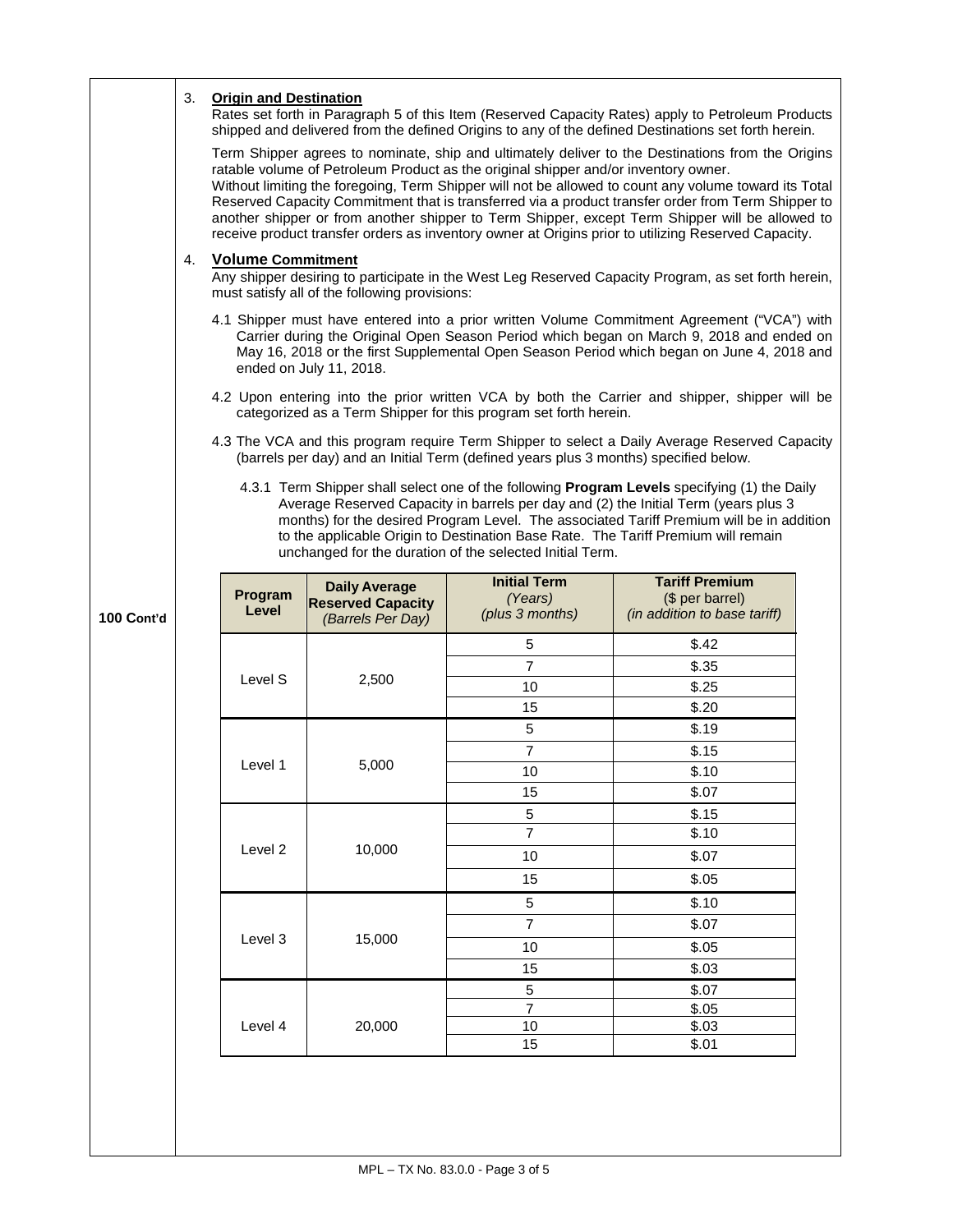## 5. **Rates:**

**100 Cont'd** Rates under this program are for Reserved Capacity and will be equal to the sum of the applicable Origin to Destination Base Rate plus the applicable Tariff Premium selected by Term Shipper. Any changes to the applicable Origin to Destination Base Rate will be applied to these rates pursuant to the VCA.

|                                                                                                    |                                                                           |                                                    |                           |                           | <b>Reserved Capacity Rates</b> |                         |                         |
|----------------------------------------------------------------------------------------------------|---------------------------------------------------------------------------|----------------------------------------------------|---------------------------|---------------------------|--------------------------------|-------------------------|-------------------------|
| FROM:<br>Origins                                                                                   | <b>TO: Destinations</b>                                                   | <b>Initial</b><br>Term<br>(yrs)<br>$(+3)$<br>mos.) | <b>LEVEL</b><br>S         | <b>LEVEL</b><br>1         | <b>LEVEL</b><br>2              | <b>LEVEL</b><br>3       | <b>LEVEL</b><br>4       |
|                                                                                                    |                                                                           | 5                                                  | Base<br>Rate<br>$+$ \$.42 | Base<br>Rate<br>$+ $.19$  | Base<br>Rate<br>$+$ \$.15      | Base<br>Rate<br>$+$.10$ | Base<br>Rate<br>$+$.07$ |
| Galena Park, TX;<br>East Houston, TX;<br>Pasadena (MVP), TX;<br>Pasadena, TX <sup>[Note 1]</sup> ; | El Paso (MPL), TX<br>[Note 3] [Note 6].<br>Tye (Abilene), TX<br>[Note 6]. | 7                                                  | Base<br>Rate<br>$+$ \$.35 | Base<br>Rate<br>$+$ \$.15 | Base<br>Rate<br>$+$ \$.10      | Base<br>Rate<br>$+$.07$ | Base<br>Rate<br>$+$.05$ |
| Baytown, TX [Note 7]                                                                               | Midland, TX <sup>[Note 6]</sup> ;<br>Odessa, TX [Note 6]                  | 10                                                 | Base<br>Rate<br>$+$ \$.25 | Base<br>Rate<br>$+$.10$   | Base<br>Rate<br>$+$.07$        | Base<br>Rate<br>$+$.05$ | Base<br>Rate<br>$+$.03$ |
|                                                                                                    |                                                                           | 15                                                 | Base<br>Rate<br>$+$ \$.20 | Base<br>Rate<br>$+\$.07$  | Base<br>Rate<br>$+$ \$.05      | Base<br>Rate<br>$+$.03$ | Base<br>Rate<br>$+$.01$ |

## 6. **Nominations and Proration**

A Term Shipper must submit its monthly nomination in accordance with the provisions of Item 45 of MPL's F.E.R.C. No. 158.24.0 and/or Texas No. 49.14.0, supplements thereto and reissues thereof and specify the amount Term Shipper will move under its Total Reserved Capacity Commitment. This nomination will establish its **Final Monthly Reserved Capacity**.

The Final Monthly Reserved Capacity shall not be subject to prorationing except in the event Carrier is rendered unable to transport said nomination because of an event of Force Majeure.

- If Term Shipper's Final Monthly Reserved Capacity is less than its Total Reserved Capacity Commitment, then the short fall volume capacity that Term Shipper elected not to use will be included in the total monthly space available for spot shippers.
- If a Term Shipper's Final Monthly Reserved Capacity exceeds its Total Reserved Capacity Commitment, then the Term Shipper's Final Monthly Reserved Capacity will equal its Total Reserved Capacity Commitment for the month. The portion of volume in excess of Term Shipper's Total Reserved Capacity Commitment will be deemed to have been nominated as a "spot shipper" under the provisions of MPL's F.E.R.C. No. 158.24.0 or Texas No. 49.14.0, supplements thereto and reissues thereof, and will be subject to proration as stated in Item 50 of the applicable tariff. Additionally, the volume in excess of Term Shipper's Total Reserved Capacity Commitment will be shipped under the Base Rate.
- 7. Any deficiency of Term Shipper in meeting its Total Reserved Capacity Commitment shall be governed by the terms of the VCA.
- 8. Carrier will invoice the Term Shipper at the rates set out in Paragraph 5 of this item, at the time of shipment.
- 9. In addition to the terms and conditions contained in this item, all applicable charges, rules and regulations in MPL's F.E.R.C. No. 158.24.0, and/or Texas No. 49.14.0, supplements thereto and reissues thereof, shall apply.